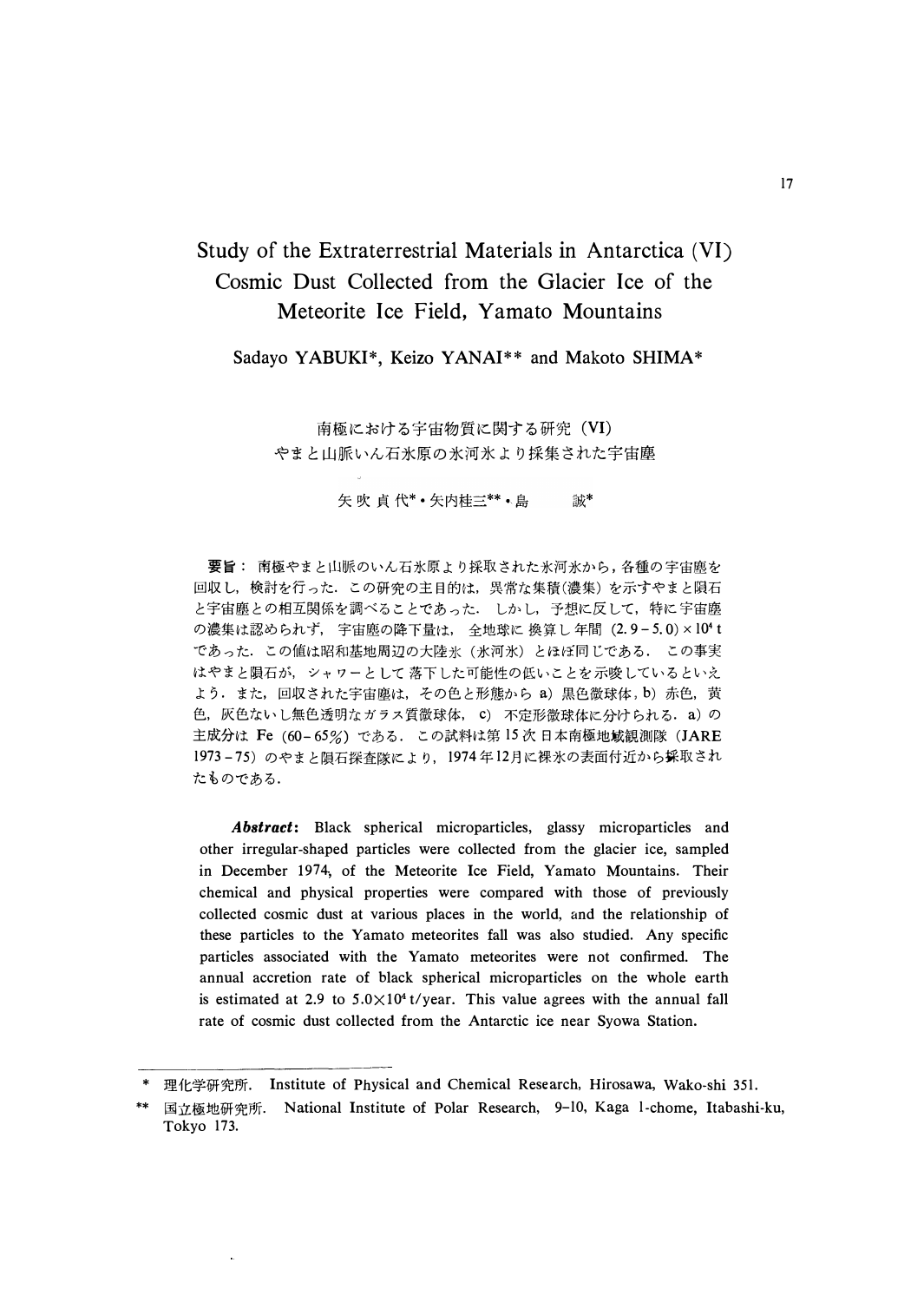# 1. Introduction

Antarctica is the last continent that remained beyond the bounds of civilization. Being covered with thick ice, it has been considered one of the most suitable places for collection of extraterrestrial materials (SHIMA and Y ABUKI, 1968), and we have published on the study of extraterrestrial materials ( cosmic dust, tektites and meteorites) in Antarctica (SHIMA, 1966; SHIMA and YABUKI, 1968; SHIMA *et al.,* 1969; YABUKI and SHIMA, 1971). As shown in Table 1, many studies concerning cosmic dust in Antarctica have been also published (YABUKI and SHIMA, 1971; BIBRON *et al.,* 1974).

|         | Source                          | Size of<br>element | Accretion rate<br>(t/year)                 | Remarks                    |
|---------|---------------------------------|--------------------|--------------------------------------------|----------------------------|
| Dust    | Arctic air                      | $3\mu$ m           | $5 \times 10^5$                            | HODGE et al., $1958$       |
|         | Antarctic snow                  | $15 \mu m$         | $1.8 \times 10^{5}$                        | THIEL et al., 1961         |
|         | Antarctic snow                  | $10 \mu m$         | $1.2 \times 10^{5}$                        | SCBMIDT, 1963              |
|         | Greenland ice                   | $5\mu$ m           | $2 \times 10^5$                            | WRIGHT et al., 1963        |
|         | Greenland snow                  | $5\mu$ m           | $9.1 \times 10^{5}$                        | LANGWAY, 1963              |
|         | Greenland ice<br>Greenland firm | $5 \mu m$          | $2.1 \times 10^{5}$<br>$6.6 \times 10^{5}$ | LANGWAY et al., 1965       |
| Element | Greenland air                   | $C1^{36}$          | 10 <sup>6</sup>                            | TILLES, 1966               |
|         | Greenland ice                   | $A1^{26}$          | $3.2 \times 10^{5}$                        | NCCORKELL et al., 1967     |
|         | Antarctic ice                   | Ni                 | $3 - 10 \times 10^6$                       | BROCAS et al., 1967        |
| Dust    | Antarctic ice                   | $10 \mu m$         | $3 \times 10^4$                            | SHIMA et al., 1968         |
|         | Antarctic air                   | $10 \mu m$         | $1.3 \times 10^{6}$                        | SHIMA et al., 1969         |
| Element | Antarctic ice                   | $Mn^{53}$          | 10 <sup>5</sup>                            | <b>BIBRON</b> et al., 1974 |

*Table 1. Estimates of annual accretion rate of cosmic dust at polar regions.* 

The meteorites which fell on the ice or snow in the Antarctic region are expected to have escaped extensive erosion, owing to the low temperature and meager rainfall. Until 1968, however, only four meteorites were discovered (two irons, one stony iron and one stone), because of the difficulty imposed by the vast expanse and severe climate of Antarctica. In 1969, the inland traverse party of the 10th Japanese Antarctic Research Expedition (JARE-10) found 9 meteorites lying on the ice sheet at the southeast end of the Yamato Mountains (YOSHIDA *et al.,* 1971). Then in 1973, 12 samples and in 1974, 663 samples were collected in the same area by the JARE-14 and JARE-15 parties, respectively (YANAI, 1975, 1976).

The number of the Yamato meteorites is surprisingly large, in view of the fact that the number of meteorites found in the world up to now is only about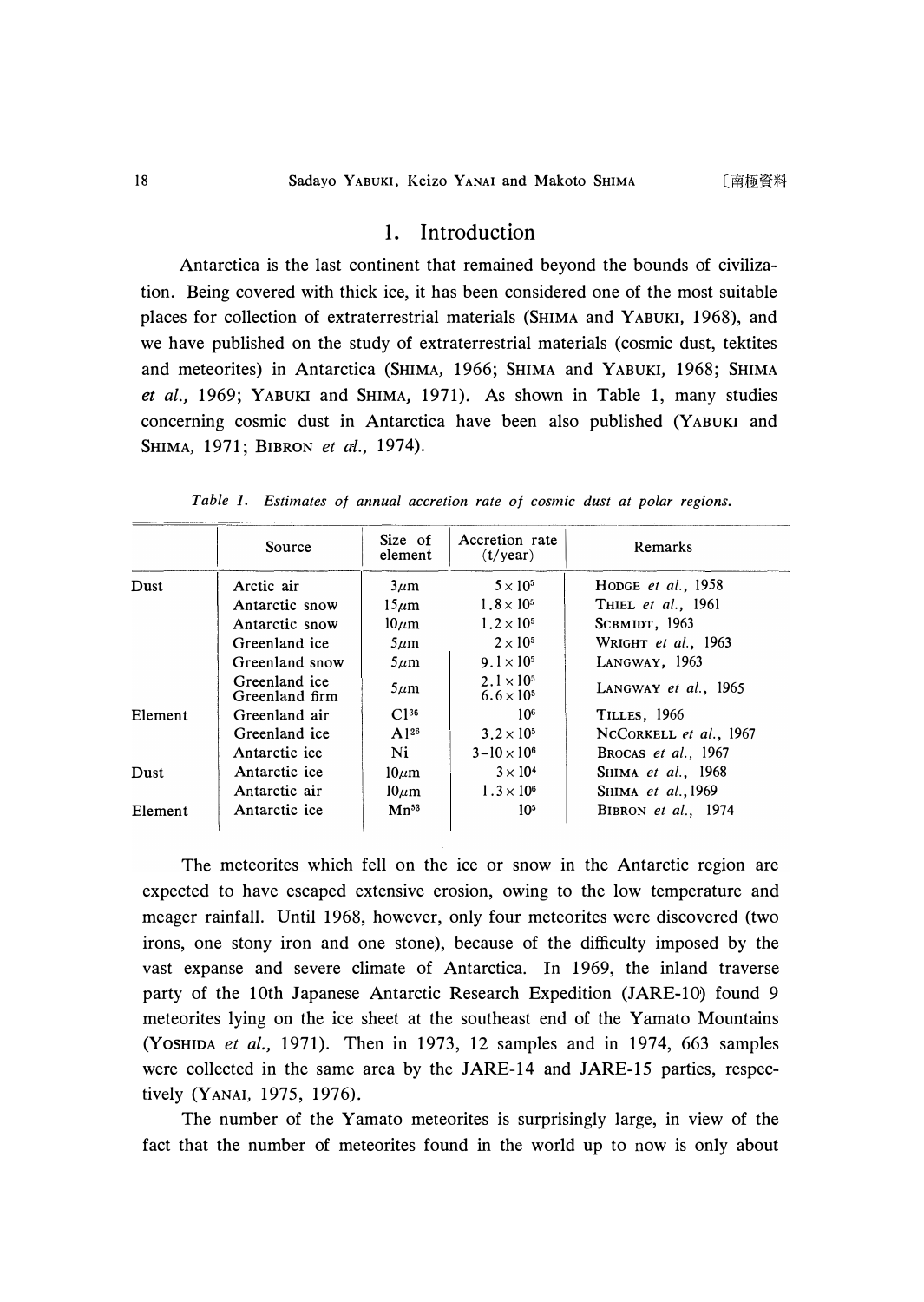1,500 to 2,000. The cause of high concentration of meteorites in this area is now under investigation. If a meteoritic shower is assumed, many meteoritic debris ought to be found in the ice of the area. The amount of microparticles in the area of the meteorites and their physical and chemical properties will provide valuable information on this problem.

### 2. Samples

Search for meteorites in the southeast area of the Yamato Mountains was carried out from November 24 to December 29, 1974, along the traverse route shown in Fig. 1, and 663 samples which seemed to be meteorites were collected. At the same time, ice samples were also collected near the surface of bare ice (blue ice) at three points in the Meteorite Ice Field as indicated in Fig. 1. Descriptions of the samples are given in Table 2.



*Fig. 1. Sampling localities (open circle) of the glacier ice of the Meteorite Ice Field, Yamato Mountains (open circle).*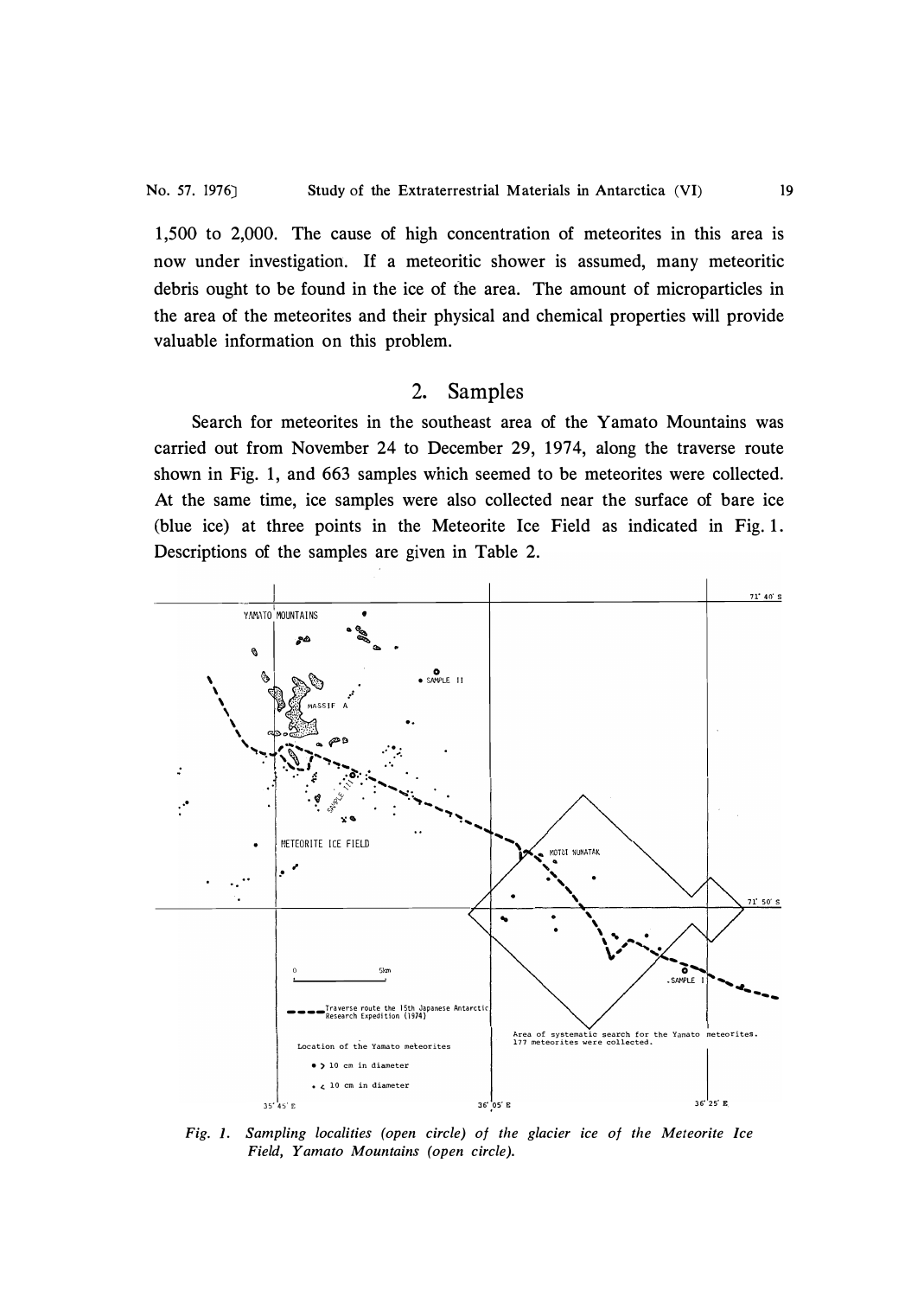| Sample<br>No. | Date in 1974 | Sample<br>weight<br>(kg) | Nnmber of particles<br>collected | Average<br>diameter<br>$(\mu m)$ | Calculated accretion rate<br>on the whole earth<br>$(t/\text{year})$ |
|---------------|--------------|--------------------------|----------------------------------|----------------------------------|----------------------------------------------------------------------|
| $I^*$         | December 29  |                          |                                  | 25.3                             | $5.0 \times 10^{4}$                                                  |
| $II**$        | December 27  | 4.8                      | 93                               | 17.9                             | $3.0 \times 10^{4}$                                                  |
| $III***$      | December 22  | 72                       |                                  | 20.8                             | $2.9 \times 10^{4}$                                                  |

*Table 2. Description of the samples.* 

**,:, Near the systematic searching area enclosed by solid line in Fig. 1.** 

**\* \* East of Yamato Mountains massif A.** 

\*\*\* South of Yamato Mountains massif A, the area of high meteoritic concentration.

The samples were carefully wrapped in polyethylene film, brought back to Japan and kept in the freezing chamber at the National Institute of Polar Research. After melting the ice in a polyethylene beaker at room temperature, the water was filtered through 0.8  $\mu$ m Millipore membrane filters. Scanning under the binocular microscope  $(\times 60)$ , black spherical microparticles, glassy spherules and other particles were separated using molybenum needles. All procedures were carried out carefully avoiding contamination.

# 3. Results and Discussion

### **3. 1. Black spherical microparticles**

The number of black spherical microparticles collected from the ice samples No. I, II and III was 18, 93 and 85, respectively. Photographs of the spherical microparticles are shown in Fig. 2. Their size distribution shows a similar tendency to that of previously collected cosmic dust samples at various places in the world (Fig. 3).

Assuming that the accumulation rate of snow in the Yamato Mountains is 20 g/year and that the specific gravity of the microparticles is 5 g/cm**<sup>3</sup> ,** the annual



*Fig. 2. Black spherical microparticles collected from the glacier ice of the Meteorite Ice Field, Yamato Mountains.*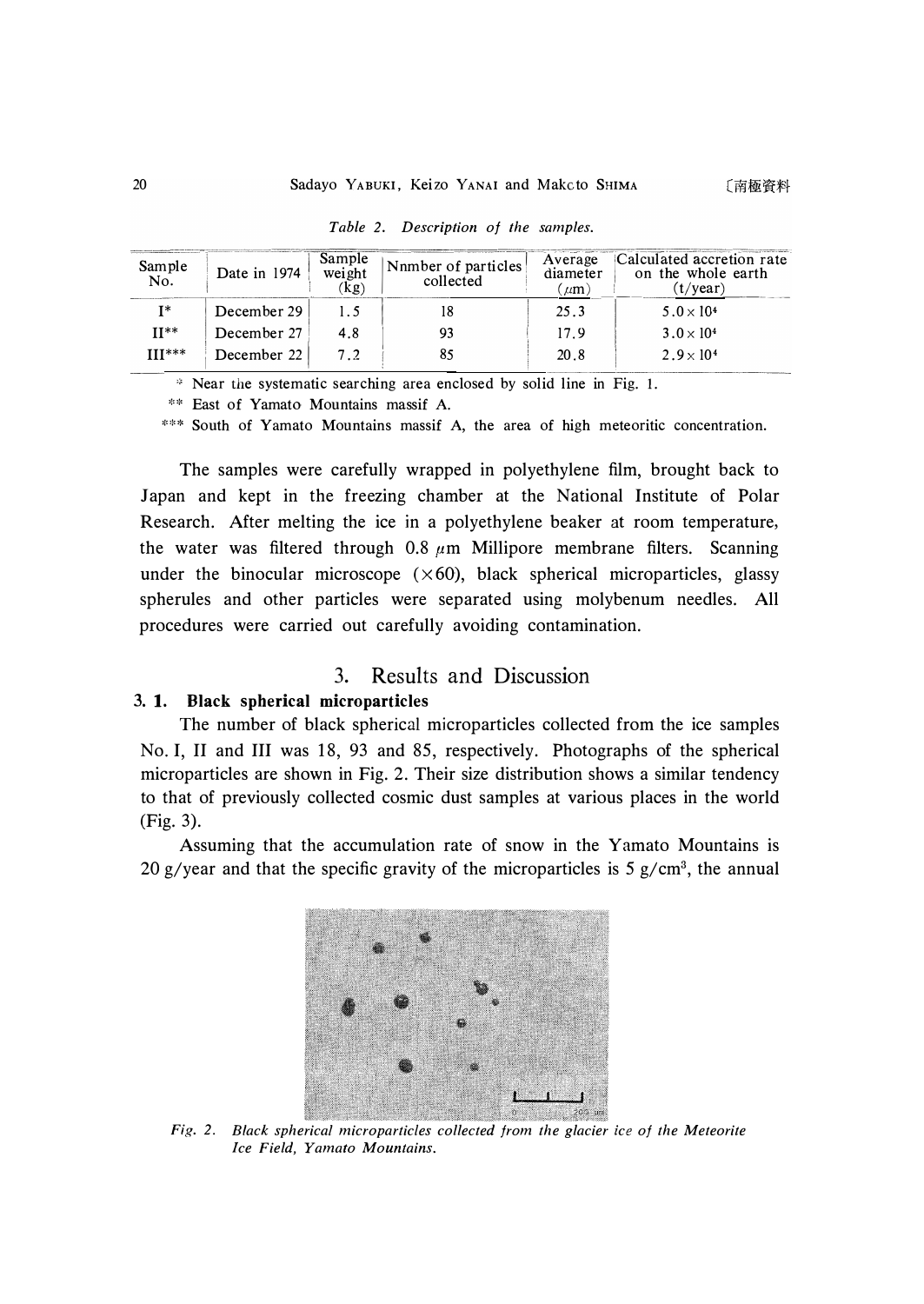accretion rate of these microparticles on the whole earth is estimated for the samples No. I, II and III to be  $5.0 \times 10^4$ ,  $3.0 \times 10^4$  and  $2.9 \times 10^4$  t/year, respectively (see Table 2).

These results agree with the annual fall rate of  $3.0 \times 10^4$  t/year of cosmic dust (SHIMA and Y ABUKI, 1968) calculated from the observation on Antarctic ice near Syowa Station. The chemical composition of the black spherical microparticles was semi-quantitatively determined using Electron Probe X-Ray Microanalyzer, by mounting them into resin, polishing their surfaces and covering with carbon film. Fe was the main component occupying about  $60-65\%$ ; Mn, Ni, Si, Ti and Mg were not detected.

Debye-Scherrer X-ray photographs were taken for 4 particles mounted on the top of *Fig. 3·*  fine glass tube, by using filtered  $Fe-K\alpha$  radiation. They showed the reflection of magnetite only.



*Size distribution of black spherical microparticles collected from the glacier ice of the Meteorite Ice Field, Yamato Mountains.* 

It seems reasonable to conclude that the black spherical microparticles collected from the Meteorite Ice Field are not the debris characteristics to . the Yamato meteorites but are the same kind of cosmic dust falling on the earth.

#### **3. 2. Glassy microparticles**

Glassy microparticles also exist in the sample: numerous colorless spheroids, spherules colorless to amber in color and spherules of red, yellow and grey color. It is notable that the colorless spheroids were found particularly in large numbers in sample I, not so many in sample III, and scarcely exist in sample II. They were about 50  $\mu$ m in size. In contrast, the glassy microparticles found in the glacier ice near Syowa Station were mostly spherical and were larger than 100 *µm*  in diameter (SHIMA and Y ABUKI, 1968). Chemical analysis and age determination of these glassy microparticles may reveal their origin.

#### **3. 3. Other particles**

Besides the black spherical microparticles and glassy microparticles, many irregular-shaped microparticles exist in the glacier ice. The glacier ice of the Meteorite Ice Field contains greater numbers of microparticles than that near Syowa Station. Several kinds of silicate minerals, clay minerals and metal oxides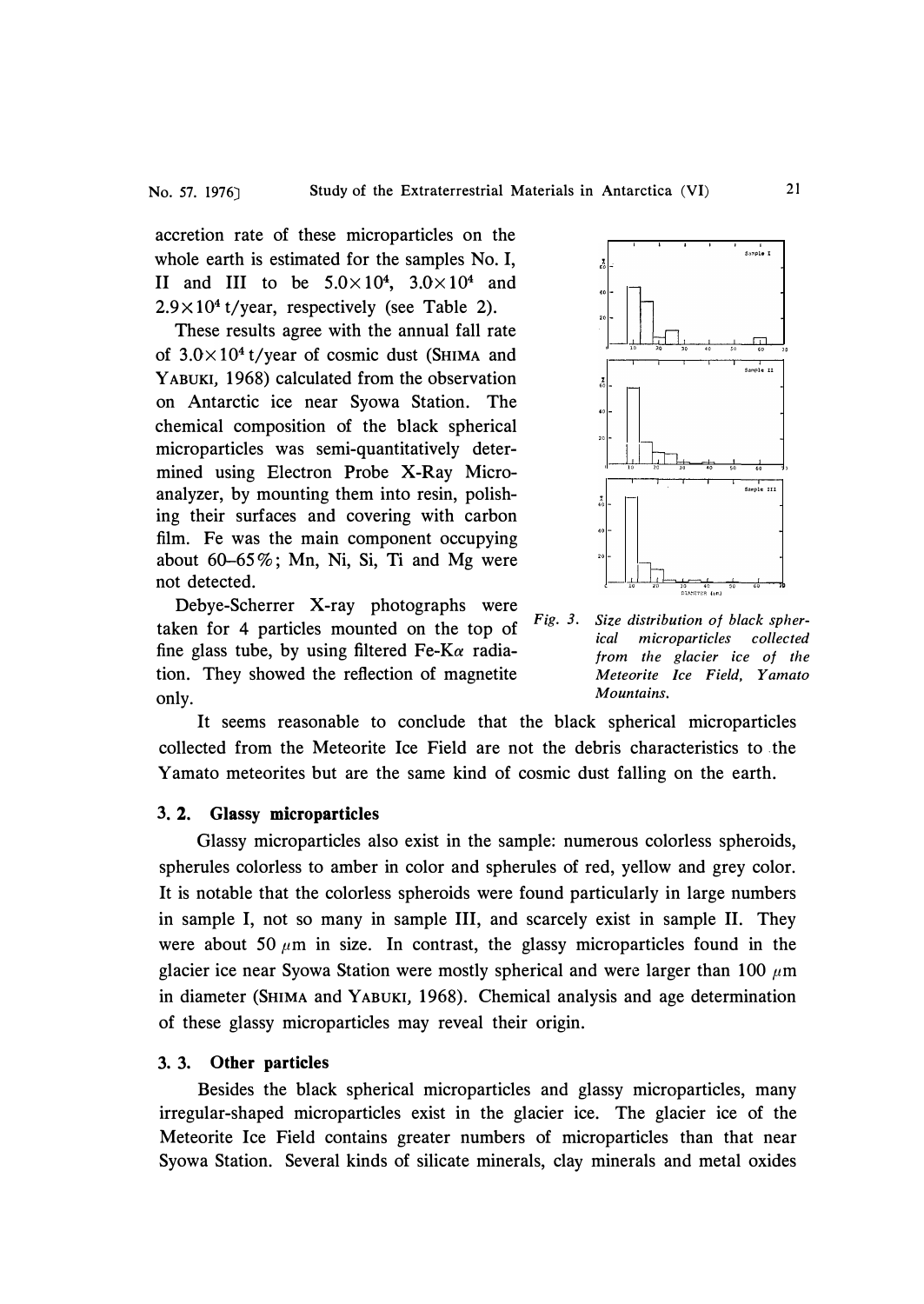〔南極資料

are recognized under microscope. The particle size is generally smaller than 100  $\mu$ m, but some particles are a few hundred  $\mu$ m in diameter. X-ray powder analysis of some relatively large-sized particles show magnetite and goethite. One particle with metallic luster showed the diffraction pattern of  $\alpha$ -iron, but the diffraction lines were not so clear because of the small size of the particle. In the course of the repeated X-ray analysis, it was oxidized into goethite.

If the Yamato meteorites had fallen in the same region where they were found, relatively large meteoritic debris would be expected to exist in the glacier ice of the region. However, all the Yamato meteorites found till 1975 are stones, and so it is impossible to distinguish the small-sized meteoritic debris from terrestrial rocks which are transported with ice sheet movement.

## 4. Conclusion

It is of great interest to explain the anomalous high concentration of meteorites within the limited area near the Yamato Mountains. Systematic search for meteorites was therefore performed in the area of  $9 \text{ km}^2$ ,  $10 \text{ km}$  south of Yamato Mountains massif A, because 20 meteorites found by the JARE-10 and JARE-14 parties were lying on the traverse route that ran through this area. The JARE-15 party which undertook systematic search, collected 177 meteorites within the area enclosed by the solid line in Fig. 1. They found meteoritic clusters in four different areas of 200 to 300 $m<sup>2</sup>$ : two clusters with 200 meteorites and other two with 20 meteorites.

As the meteorites belonging to one cluster have similar petrographic features, occurrence of a meteoritic shower may be suggested. On the other hand, the structure of the ice sheet of the Meteorite Ice Field suggests that the distribution of meteorites is related to glacier movement. The glacier slopes down stepwise toward the east of the southeastern end of the Yamato Mountains and meteorites lay scattered on the lowest floor of the ice sheet. Moreover, some shear moraine fields are developed sporadically in the neighbourhood of the area.

Judging from the circumstances, meteoritic shower did not necessarily fall on the ground in this area. The meteorites may have been transported from other place, or it is even possible to think that the meteorites after landing were broken to pieces by mechanical weathering.

The fact that no materials characteristic of the Yamato meteorites were found in the glacier ice of the Meteorite Ice Field, may also suggest the transportation of meteorites by glacier. The amount of ice samples, however, was too small to offer any definite conclusion on the fall of the Yamato meteorites in this investigation. It is desirable to examine a larger amount of ice of the area to discuss the relationship between the microparticles in the glacier ice and the